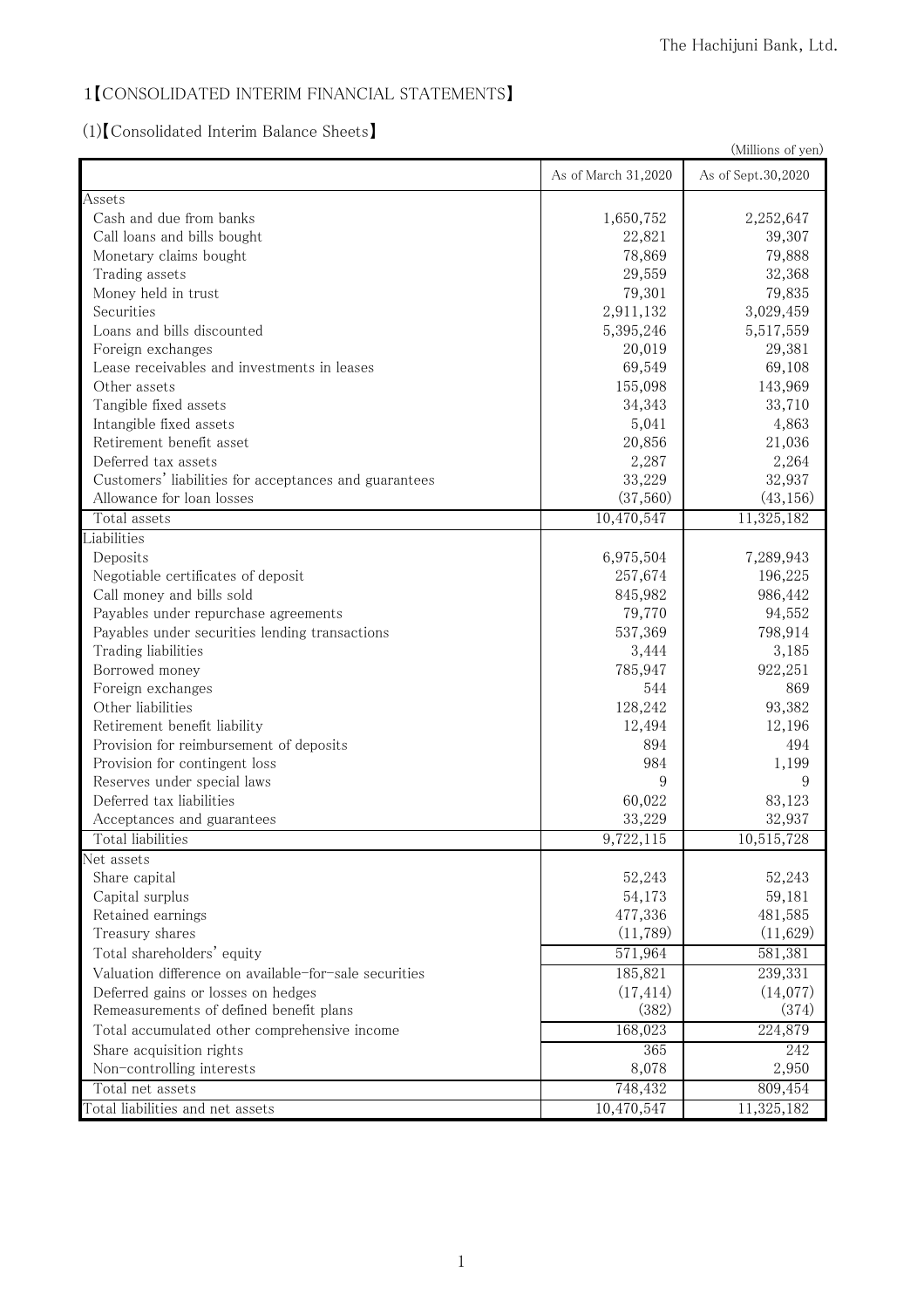#### (Millions of yen) For the six months ended Sept.30,2019 For the six months ended Sept.30,2020 Ordinary income 84,132 77,233 Interest income 39,952 Interest on loans and discounts 23,680 21,959 Interest and dividends on securities 16,190 16,190 16,565 Trust fees  $1 \t 1$ Fees and commissions 10,214 10,548 10,214 Trading income 1,296 Other ordinary income 24,957 22,437 Other income 3,331 3,331 Ordinary expenses 65,021 65,621 Interest expenses 6,867 and 4,191 Interest on deposits 576 Fees and commissions payments 3,701 3,639 Other ordinary expenses 17,410 18,455 General and administrative expenses 29,946 29,946 29,631 Other expenses 2,121 9,704 Ordinary profit  $19,085$  11,612 Extraordinary income 28 9 Gain on disposal of non-current assets 28 9 Extraordinary losses 302 248 Loss on disposal of non-current assets 209 17 Impairment loss and the set of the set of the set of the set of the set of the set of the set of the set of the set of the set of the set of the set of the set of the set of the set of the set of the set of the set of the Provision of reserve for financial instruments transaction liabilities  $\qquad \qquad$   $\qquad \qquad$  0 Other  $-$  28 Profit before income taxes 18,811 11,372 Income taxes – current  $4,148$   $4,721$ Income taxes  $-$  deferred  $1,076$  (1,533) Total income taxes  $5,225$   $3,187$ Profit  $\begin{array}{|c|c|c|c|c|c|c|c|c|} \hline \text{quad} & \text{quad} & \text{8,184} \ \hline \end{array}$ Profit attributable to non-controlling interests 591 31 Profit attributable to owners of parent 12,995 and 12,995 and 12,995 and 12,995 and 12,995 and 12,995 and 12,995  $\sim$  12,995 and 12,995 and 12,995 and 12,995 and 12,995 and 12,995 and 12,995 and 12,995 and 12,995 and 12,99

#### (2)【Consolidated Interim Statements of Income】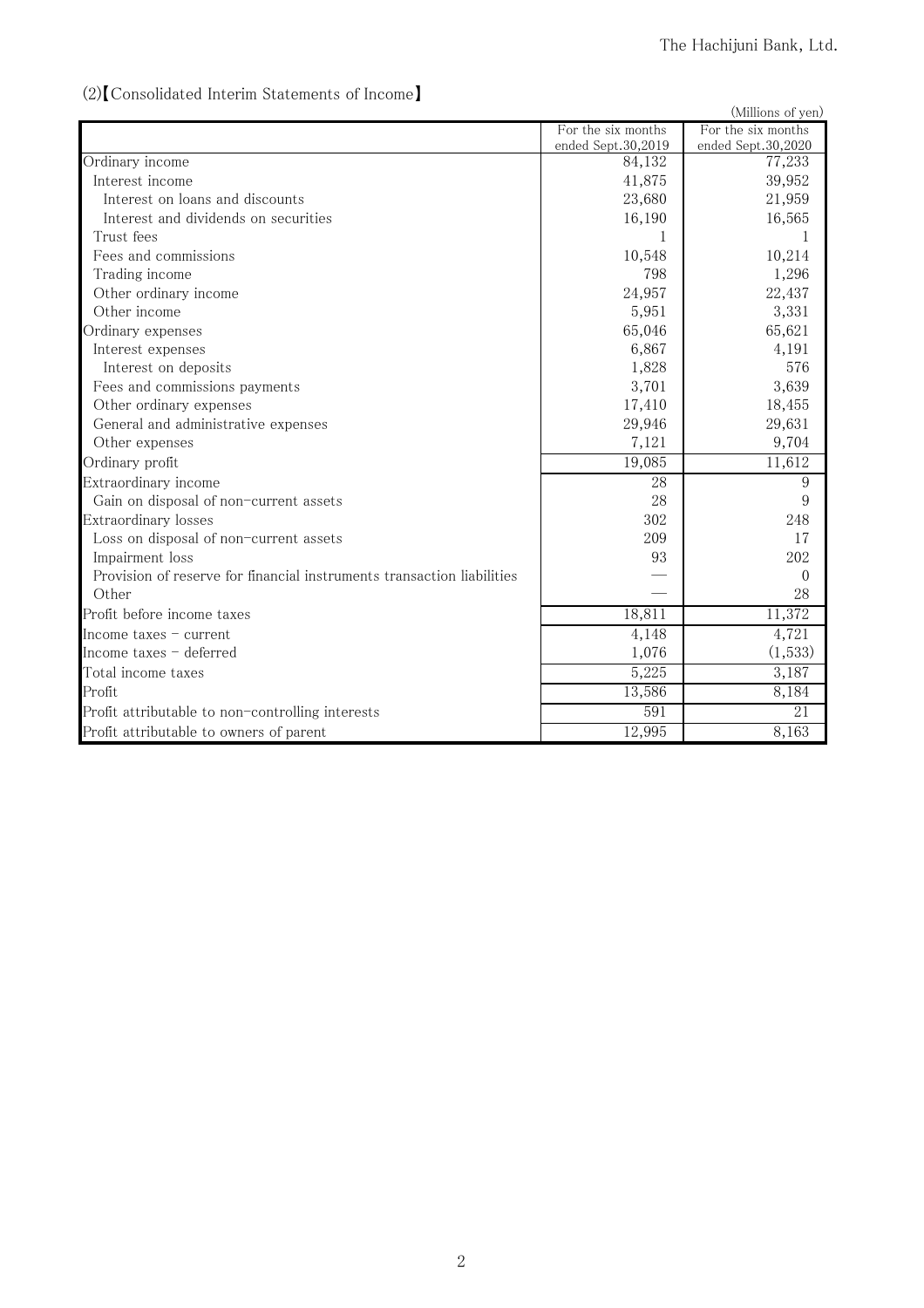## (3)【Consolidated Interim Statements of Comprehensive Income】

| vo/reconsolidated internit platements of comprendition to income r |                    |                    |
|--------------------------------------------------------------------|--------------------|--------------------|
|                                                                    |                    | (Millions of yen)  |
|                                                                    | For the six months | For the six months |
|                                                                    | ended Sept.30.2019 | ended Sept.30,2020 |
| Profit                                                             | 13,586             | 8,184              |
| Other comprehensive income                                         | 21,001             | 57,112             |
| Valuation difference on available-for-sale securities              | 29,591             | 53,766             |
| Deferred gains or losses on hedges                                 | (8,340)            | 3,336              |
| Remeasurements of defined benefit plans, net of tax                | (250)              |                    |
| Comprehensive income                                               | 34,587             | 65,297             |
| Comprehensive income attributable to                               |                    |                    |
| Comprehensive income attributable to owners of parent              | 34,347             | 65,018             |
| Comprehensive income attributable to non-controlling interests     | 240                | 278                |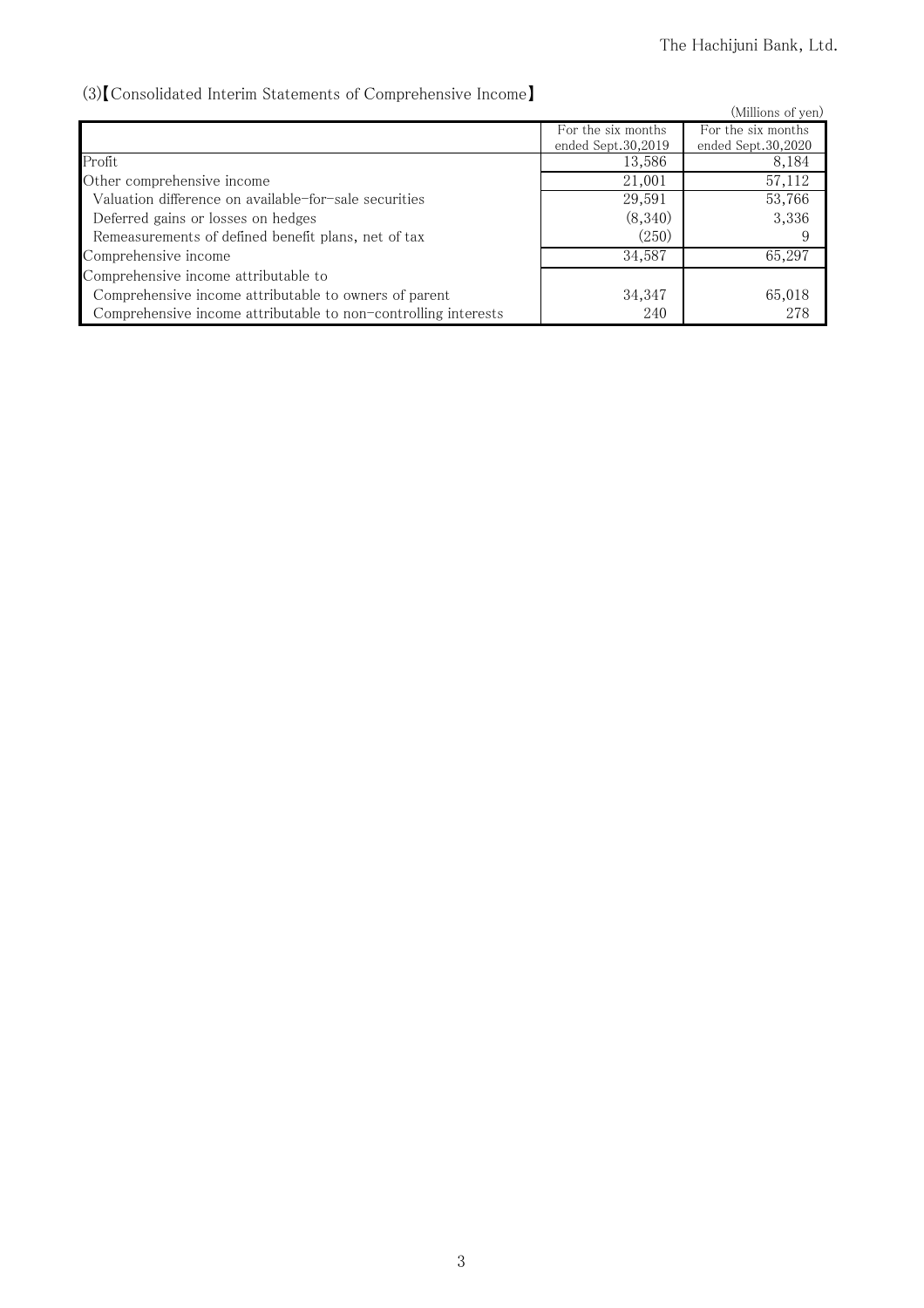#### 2【NON-CONSOLIDATED INTERIM FINANCIAL STATEMENTS】

# (1)【Non-consolidated Interim Balance Sheets】

|                                                               | (Millions of yen)   |                    |  |
|---------------------------------------------------------------|---------------------|--------------------|--|
|                                                               | As of March 31,2020 | As of Sept.30,2020 |  |
| Assets                                                        |                     |                    |  |
| Cash and due from banks                                       | 1,634,873           | 2,236,214          |  |
| Call loans                                                    | 22,821              | 39,307             |  |
| Monetary claims bought                                        | 78,869              | 79,888             |  |
| Trading assets                                                | 29,559              | 32,368             |  |
| Money held in trust                                           | 79,301              | 79,835             |  |
| Securities                                                    | 2,920,426           | 3,038,222          |  |
| Loans and bills discounted                                    | 5,443,996           | 5,565,212          |  |
| Foreign exchanges                                             | 20,019              | 29,381             |  |
| Other assets                                                  | 130,759             | 121,954            |  |
| Other                                                         | 130,759             | 121,954            |  |
| Tangible fixed assets                                         | 26,124              | 25,536             |  |
| Intangible fixed assets                                       | 4,819               | 4,692              |  |
| Prepaid pension cost                                          | 19,533              | 19,905             |  |
| Customers' liabilities for acceptances and guarantees         | 33,229              | 32,937             |  |
| Allowance for loan losses                                     | (31, 126)           | (36, 567)          |  |
| Total assets                                                  | 10,413,208          | 11,268,891         |  |
| Liabilities                                                   |                     |                    |  |
| Deposits                                                      | 6,989,187           | 7,305,500          |  |
| Negotiable certificates of deposit                            | 276,724             | 216,275            |  |
| Call money                                                    | 845,982             | 986,442            |  |
| Payables under repurchase agreements                          | 79,770              | 94,552             |  |
| Payables under securities lending transactions                | 537,369             | 798,914            |  |
| Trading liabilities                                           | 3,444               | 3,185              |  |
| Borrowed money                                                | 778,972             | 915,326            |  |
| Foreign exchanges                                             | 544                 | 869                |  |
| Other liabilities                                             | 104,586             | 69,604             |  |
| Income taxes payable                                          | 1,673               | 2,734              |  |
| Lease obligations                                             | 776                 | 628                |  |
| Asset retirement obligations                                  | 182                 | 182                |  |
| Other                                                         | 101,954             | 66,059             |  |
| Provision for retirement benefits                             | 10,199              | 10,053             |  |
| Provision for reimbursement of deposits                       | 894                 | 494                |  |
|                                                               |                     |                    |  |
| Provision for contingent loss                                 | 984                 | 1,199              |  |
| Deferred tax liabilities<br>Acceptances and guarantees        | 59,726<br>33,229    | 82,645<br>32,937   |  |
| Total liabilities                                             | 9,721,616           | 10,518,001         |  |
| Net assets                                                    |                     |                    |  |
| Share capital                                                 | 52,243              | 52,243             |  |
| Capital surplus                                               | 32,569              | 32,563             |  |
| Legal capital surplus                                         | 29,609              | 29,609             |  |
| Other capital surplus                                         | 2,960               | 2,954              |  |
| Retained earnings                                             | 450,572             | 453,373            |  |
| Legal retained earnings                                       | 47,610              | 47,610             |  |
| Other retained earnings                                       | 402,962             | 405,762            |  |
| Reserve for tax purpose reduction entry of non-current assets | 890                 | 890                |  |
| General reserve                                               | 375,600             | 388,600            |  |
|                                                               |                     |                    |  |
| Retained earnings brought forward<br>Treasury shares          | 26,472<br>(11, 789) | 16,272<br>(11,629) |  |
| Total shareholders' equity                                    | 523,596             | 526,550            |  |
|                                                               |                     |                    |  |
| Valuation difference on available-for-sale securities         | 185,043             | 238,173            |  |
| Deferred gains or losses on hedges                            | (17, 414)           | (14,077)           |  |
| Total valuation and translation adjustments                   | 167,629             | 224,096            |  |
| Share acquisition rights                                      | 365                 | 242                |  |
| Total net assets                                              | 691,591             | 750,889            |  |
| Total liabilities and net assets                              | 10, 413, 208        | 11,268,891         |  |